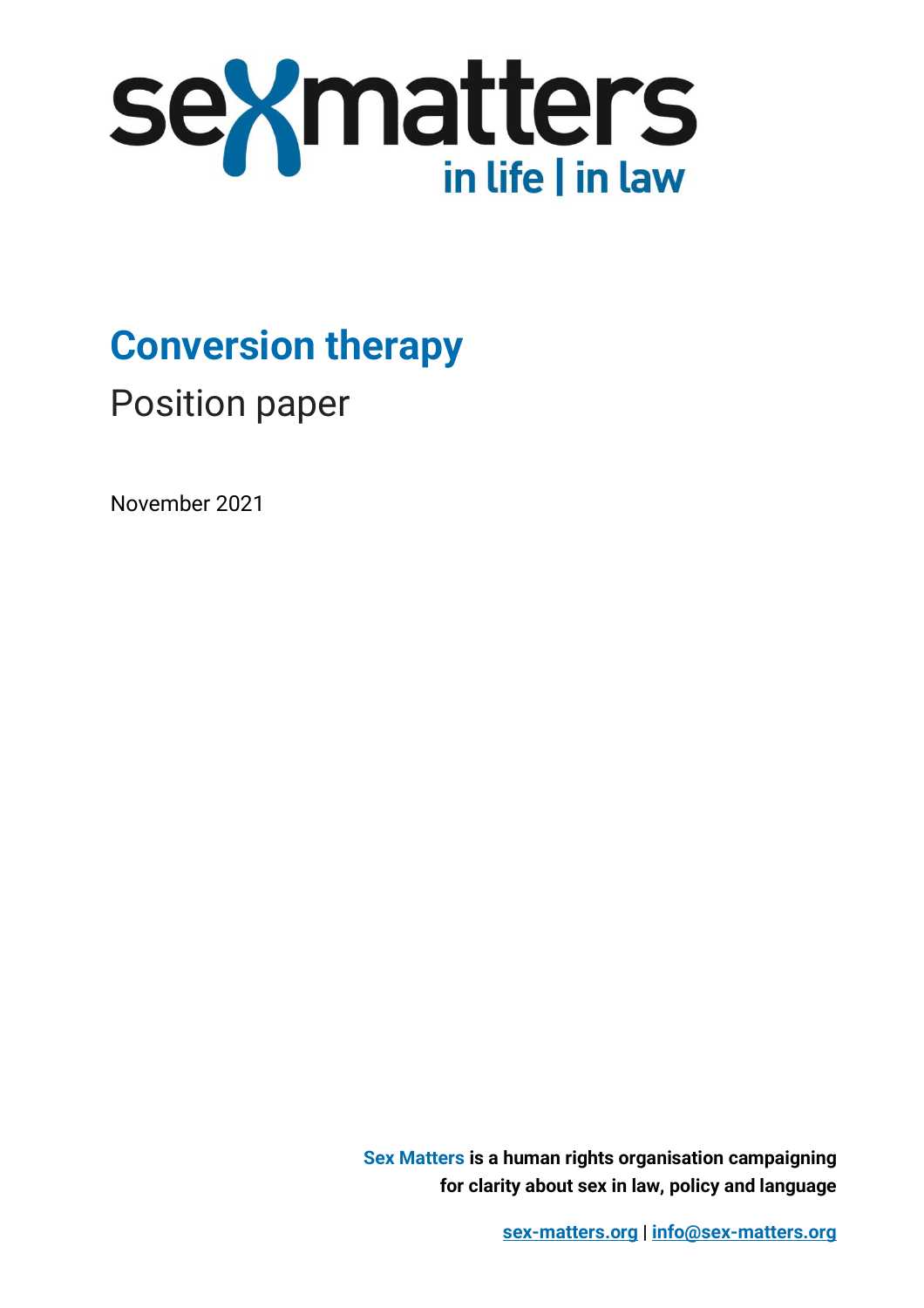

### **Introduction**

The Government is consulting on its proposal<sup>1</sup> to introduce a new law banning 'conversion therapy'. It is aiming to introduce a Bill to parliament in time to celebrate this as an achievement at its 'Safe To Be Me: A Global Equality Conference' in June 2022. It is therefore undertaking a rushed six-week consultation which closes on 10th December 2021.

Sex Matters is concerned that the proposed legislation will do the opposite of making it **'safe to be me',** particularly for the growing number of children experiencing gender dysphoria and coming to believe they were 'born in the wrong body'.

Although the government says "It is important that a person experiencing gender dysphoria is able to openly explore what works for them without feeling pressured into any particular outcome", the legislation would contribute to the climate of fear for professionals, organisations and parents who do not support an affirmation-only approach to gender identity. This will leave more young people facing one-way pressure to transition physically rather than being accepted as being gender non-conforming (and possibly same-sex attracted). It will thus promote **a modern form of 'conversion' and homophobia.**

The proposed law is being promoted by Stonewall, Mermaids and other organisations that sought to reform the Gender Recognition Act to introduce self-ID. Effectively this new law seeks to do the same thing: remove medical gatekeeping by making doctors afraid of disagreeing with a patient's self-declared gender identity.

#### **We are calling on the government to #presspause:**

- 1. Extend the consultation period to allow adequate time for people to understand the proposal and engage with the issue.
- 2. Revisit the research, which is not fit for purpose.
- 3. Wait for the outcomes of the Cass Review.

<sup>1</sup> <https://www.gov.uk/government/consultations/banning-conversion-therapy/banning-conversion-therapy>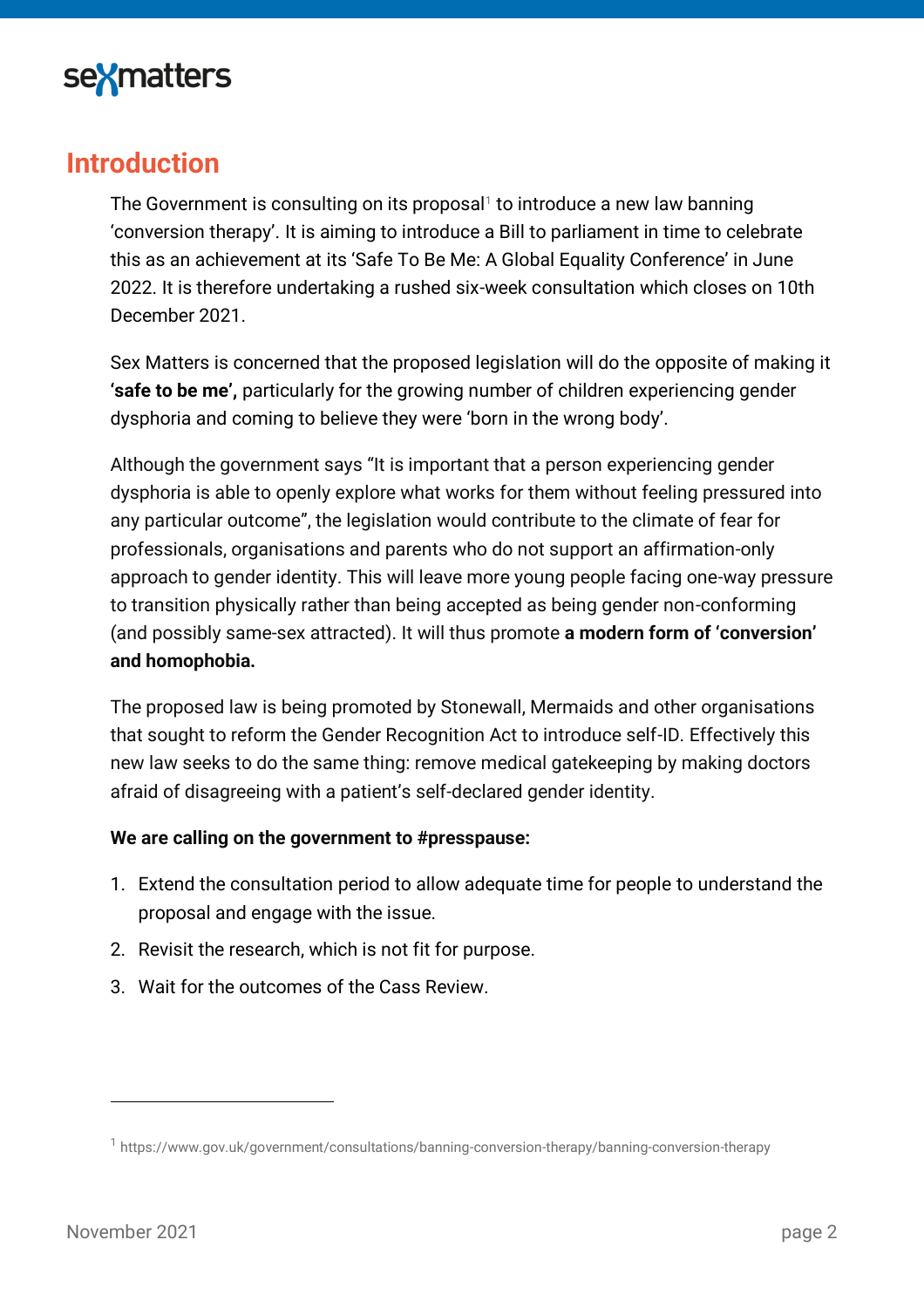## **What is in the proposed legislation?**

- 1. **A 'conversion therapy' aggravator**. Similar to the hate crime aggravator, this would be applied to existing violent offences such as assault or rape, so that if motivated by conversion they would attract a greater sentence from the court.
- 2. **Statutory services to develop policies.** The police and CPS (and presumably also social services) will be expected to develop policy frameworks.
- 3. A new criminal offence of delivering 'talking conversion therapy' covering any therapy undertaken with the intention of changing a person's sexual orientation or changing them from being transgender or to being transgender if the person:
	- a. Is under 18
	- b. has been coerced (defined as involving assault, threats, humiliation and intimidation or other abuse)
	- c. s lacks the capacity to consent.

The offence will be punishable by up to six months' imprisonment or a fine of up to an unlimited amount if tried by a magistrate, or up to five years if there is serious harm and the case is tried in the Crown Court. A person found guilty could also have earnings confiscated and be disqualified from working for a charity.

- 4. **Communications offences.** The government will consider amending the Communications Act 2003, Broadcasting Code and new Online Safety Bill to restrict promotion of conversion therapy.
- **5. Protection orders.** A Conversion Therapy Protection Order could include requirements that no one or specific persons arranges for a person under 18 to undergo conversion therapy, removing a child's passport or requiring that a person stay a certain distance away. These could be applied for by the individual, local authority or a teacher, a charity, a friend or a family member.
- **6. Influencing the charity sector and education.** The government plans both to "ensure charities don't support conversion therapy" and commission support in the form of a helpline and online education resource for victims and professionals in safeguarding roles, such as teachers.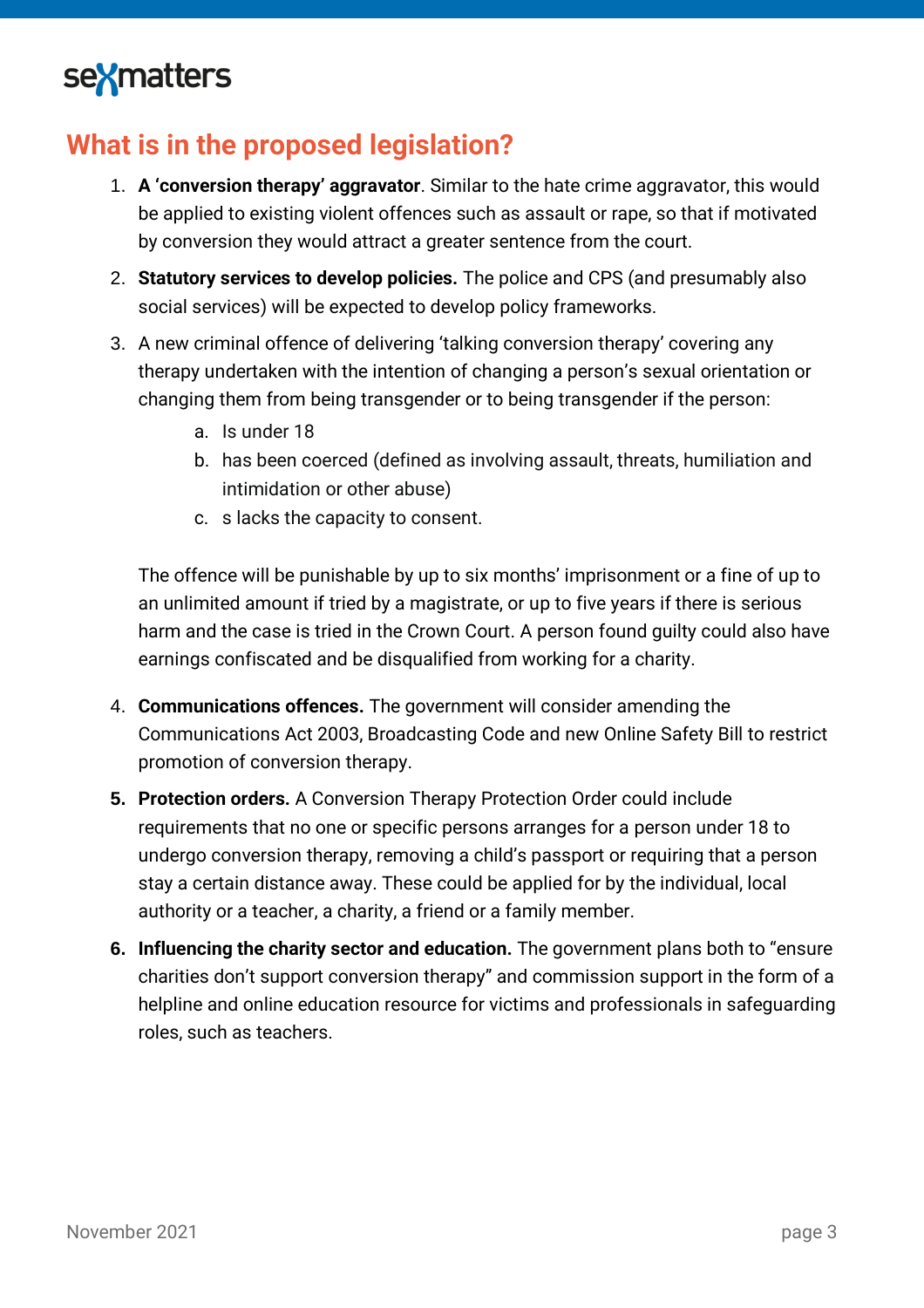

### **Our concerns**

- 1. **There is no need for sweeping new legislation**. Existing criminal law already outlaws abuse and physical harm, as well as child cruelty, neglect and violence. This new law will be used to criminalise dissent with gender ideology.
- 2. **Childhood transition is a controversial medical issue not a simple equality issue.** The equality framework is the wrong vehicle to address complex questions of how to support children and vulnerable people experiencing gender dysphoria.
- 3. **The rush to legislate short-cuts the Cass Review** which is looking at the evidence, and how best to support these children experiencing gender dysphoria.
- 4. **The legislation would introduce 'gender identity' as a legal concept and impose this on families**. This legislation would usher in state-mandated compliance with gender identity ideology and criminalise it, or threaten to remove children from parents who disagree.
- 5. **The safeguards protecting legitimate therapists are not strong enough**, relying on a child or other patient declaring that they are 'questioning' rather than 'trans'.
- 6. **The legislation would increase pressure on therapists and clinicians to agree to put children and young people on puberty blockers** and cross-sex hormones.
- 7. **The legislation is based on fear-mongering, not evidence**. There is no evidence of prevalence of 'conversion therapy' in the UK, or of harm in relation to gender identity.
- 8. **The legislation risks strengthening the influence on public organisations by organisations that promote childhood transition and foster a culture of fear.**
- 9. **The provisions against conversion talking therapy will be used to isolate 'trans widows' and the children of transitioners from support**.
- **10.The law would effectively remove medical gatekeeping from legal gender recognition, amounting to self-ID by the back door.**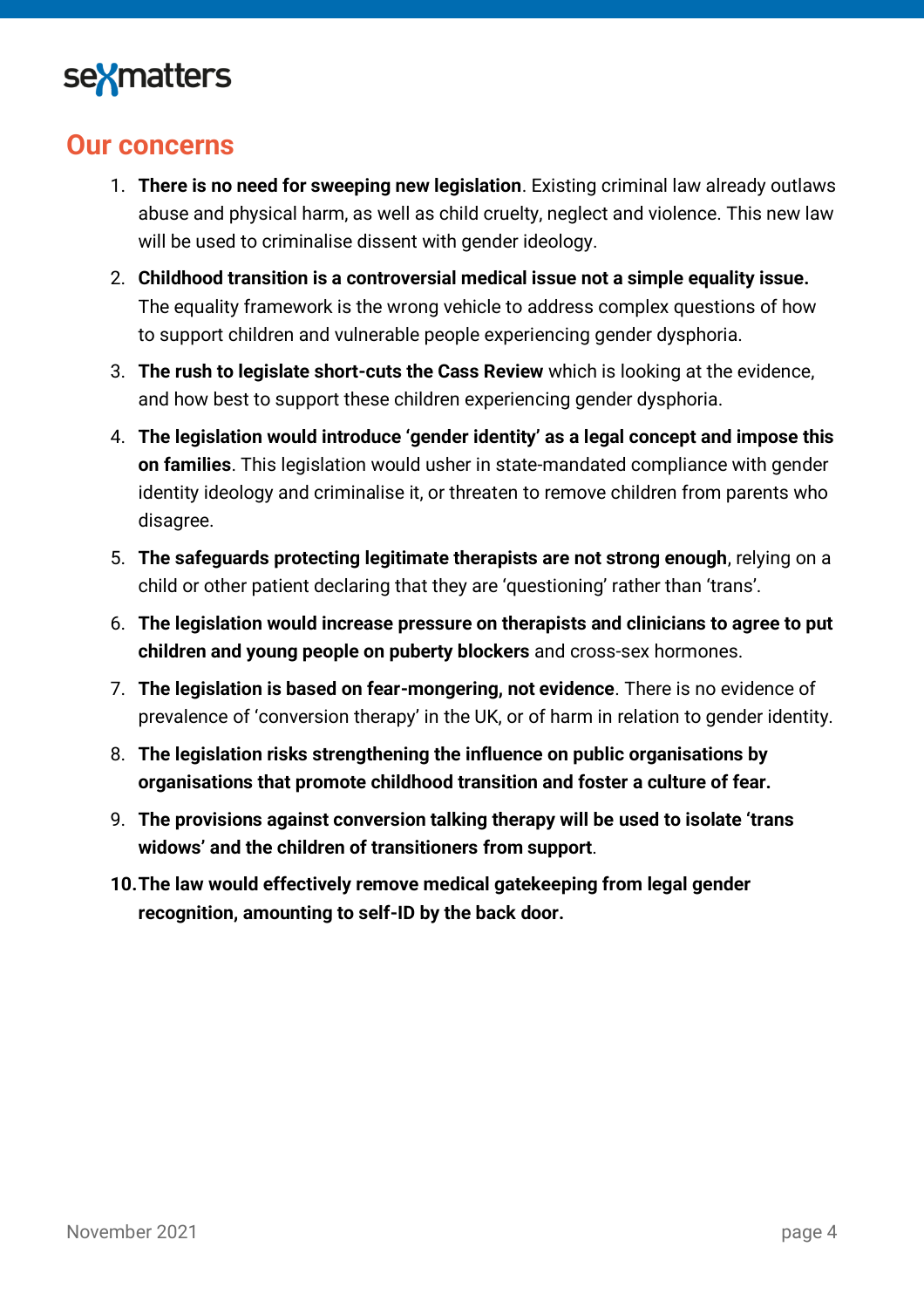## **Our concerns in detail**

**1. There is no need for sweeping new legislation. Existing criminal law already outlaws abuse and physical harm, as well as child cruelty, neglect and violence. This new legislation will be used to criminalise dissent with gender ideology.** 

Existing criminal law means that no act of harmful physical violence done in the name of conversion therapy is legal in this country. Assault, rape and the forcible administration of drugs are already punishable with fines and life imprisonment. There is no evidence from police reports that abusive practices are in fact taking place with a 'conversion' motivation.

However, we know that referring to a child by their name and sex (so called 'deadnaming' and 'misgendering') is already being presented to schools as intimidating, humiliating and abusive by organisations promoting the transitioning of children. Professionals and parents who do not affirm a child's self-identified gender will be threatened with investigation and prosecution, or protective orders, and organisations will be made afraid to support them.

For example the advocacy organisation GALOP lists as the most common 'transphobic hate crimes' invasive questioning, deadnaming, discrimination, outing, being treated as diseased. All of these are versions of not accepting that someone is the opposite sex, or exploring other mental health explanations for dysphoria.<sup>2</sup>

#### **2. The equality framework is the wrong vehicle to address complex questions of how to support children and vulnerable people experiencing gender dysphoria.**

The legislation is being advanced by the Government Equalities Office. It states that it will develop interventions "that provide fair protection for everyone" with a universal approach covering attempts to change a person's sexual orientation or gender identity in any direction. While this sounds fair and equal, in practice it means that quite different situations are being conflated.

<sup>&</sup>lt;sup>2</sup> <https://galop.org.uk/wp-content/uploads/2021/06/Trans-Hate-Crime-Report-2020.pdf>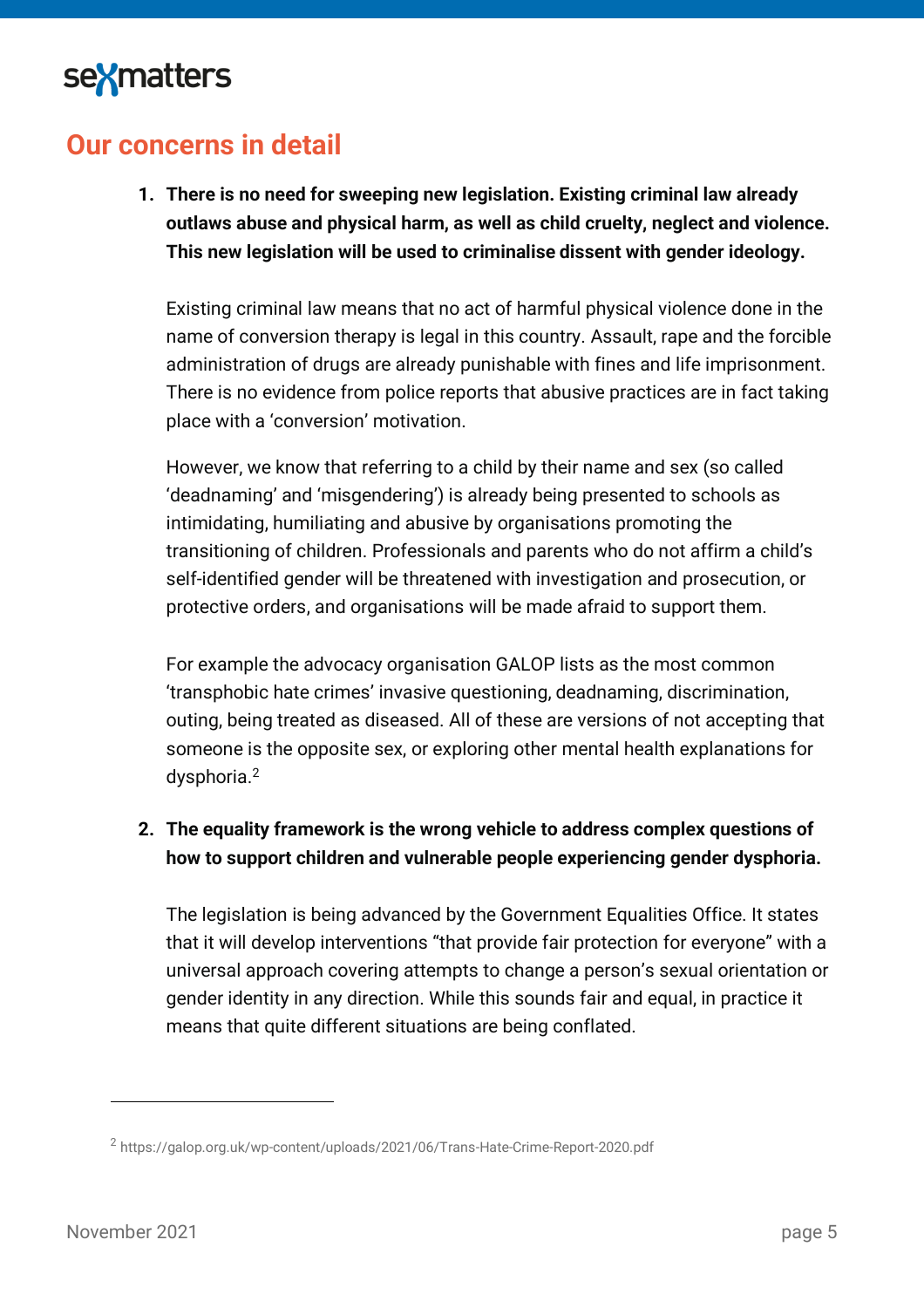A young person discovering their sexual orientation is not the same thing as a young person who feels distressed by the prospect of puberty and their sexed body.

Gender dysphoria involves a strong desire to be and to be treated as being of the opposite sex. Those diagnosed with it suffer associated significant distress or impairment in function. $3$  Framing the question of how best to resolve their distress as one of 'conversion' is ideological rather than therapeutic. Allowing a child to grow up and become reconciled with their sex (via a process of 'watchful waiting') may be deemed to be 'conversion therapy' if the child, or those around them, demands affirmation and a fast-track to hormone treatment.

We have already heard from parents who tell us that schools are socially transitioning children (changing their name and pronouns, treating them as if they were the opposite sex) without telling parents, and that when challenged they say that they believe (and have been trained) that equality law makes a 'watchful waiting' approach by the school unlawful.

### **3. The accelerated timetable shortcuts the Cass Review, which is looking at why there has been such a rise in children experiencing gender dysphoria and seeking to transition, and how best to support these children and their families.**

Dr Hillary Cass is leading the Review on Gender Identity Services for Children and Young People, commissioned by the Department of Health.<sup>4</sup> She is undertaking an intensive study considering questions around clinical models and treatment pathways, including the best clinical approach for individuals with other complex presentations, the benefits, risks, harms and effects of puberty blockers and the reasons for the increase in referrals of children, particularly girls.

Rushing through any legislation concerning the treatment of children presenting with gender dysphoria before the outcome of the Cass Review is released would be irresponsible and counterproductive.

#### **4. The legislation would introduce 'gender identity' as a legal concept and impose this on families.**

<sup>&</sup>lt;sup>3</sup> <https://www.judiciary.uk/wp-content/uploads/2021/09/Bell-v-Tavistock-judgment-170921.pdf>

<sup>4</sup> <https://cass.independent-review.uk/>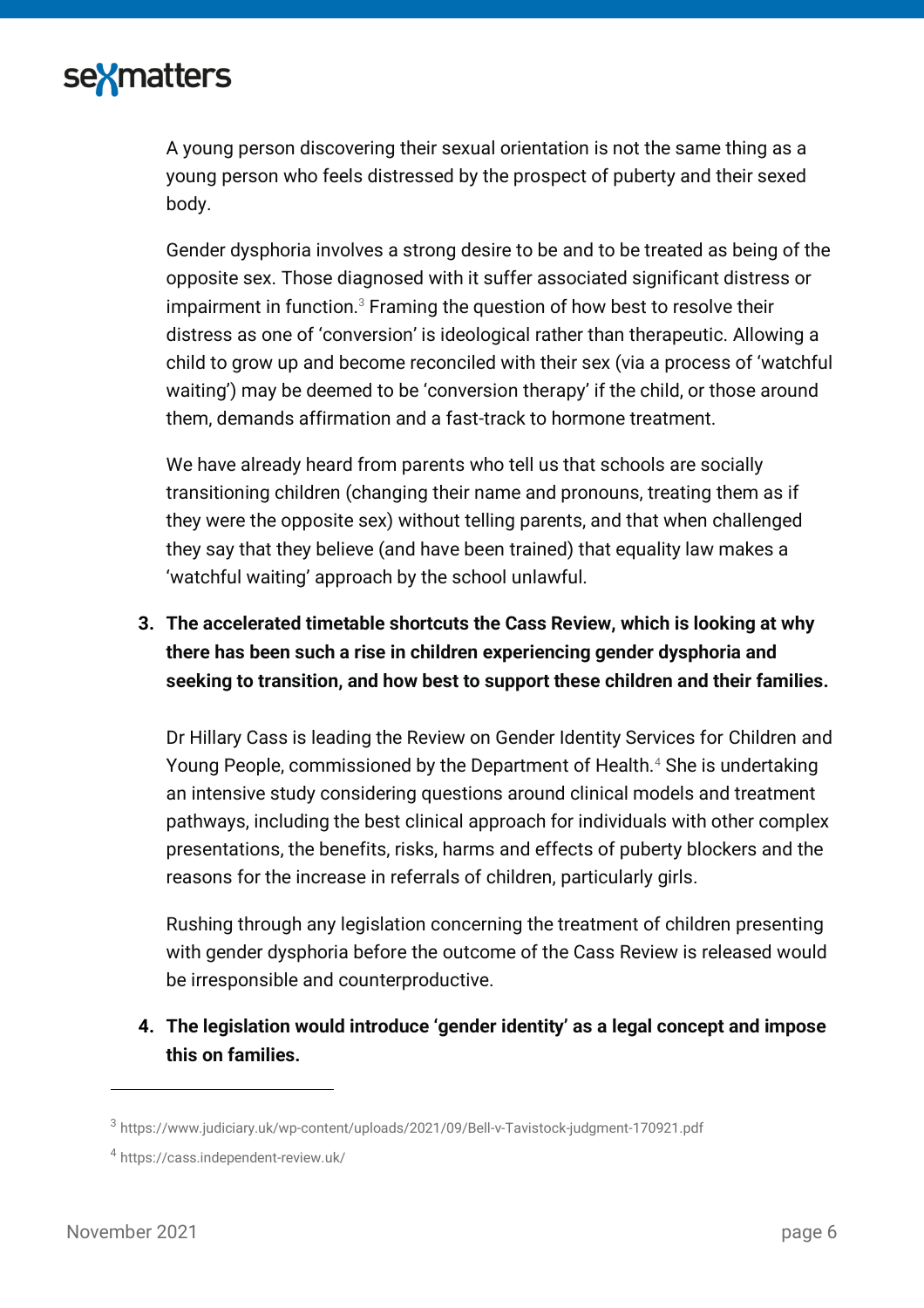

The proposal introduces several new concepts not currently covered by law.

It talks about 'LGBT people' and 'LGBT conversion therapy'. In practice, and in law, no individual is 'LGBT'. People have a sexual orientation which can relate to people of the opposite sex (straight), same sex (lesbian/gay) or both sexes (bisexual). Separate to this, some people identify as transgender, transsexual or transvestite (trans).

The proposal also introduces the concept of 'gender identity' into law so that children will be said to have a gender identity, and children who identify as trans will be said to have a gender identity which is different from their sex.

The upbringing and development of children is first and foremost the right of the family, and the state's role is to assist, only taking action to protect a child from abuse or neglect.<sup>5</sup> This legislation would usher in state-mandated compliance with gender identity ideology and criminalise parents who disagree.

### **5. The safeguards protecting legitimate therapists are not strong enough, relying on a child or other patient declaring that they are 'questioning' rather than 'trans'.**

The government seeks to avoid criminalising psychologists, psychiatrists, psychotherapists, counsellors and other clinicians and healthcare staff providing legitimate support. The proposal states: "The ban will complement the existing clinical regulatory framework and not override the independence of clinicians to support those **who may be questioning their LGBT status**, in line with their professional obligations."

While we welcome the principle of protection for therapists and others practising in-line with their professional standards, we fear that the safeguard is not strong enough since it relies on a child or other patient identifying as 'questioning'. If a child or vulnerable person declares that they *are* transgender, then any professional seeking to explore the reasons for this feeling, or alternative pathways than transition would be at risk of investigation and prosecution for engaging in 'conversion therapy'.

<sup>&</sup>lt;sup>5</sup> See for example the Supreme Court case over the Scottish Government's named person' scheme <https://www.supremecourt.uk/cases/docs/uksc-2015-0216-judgment.pdf>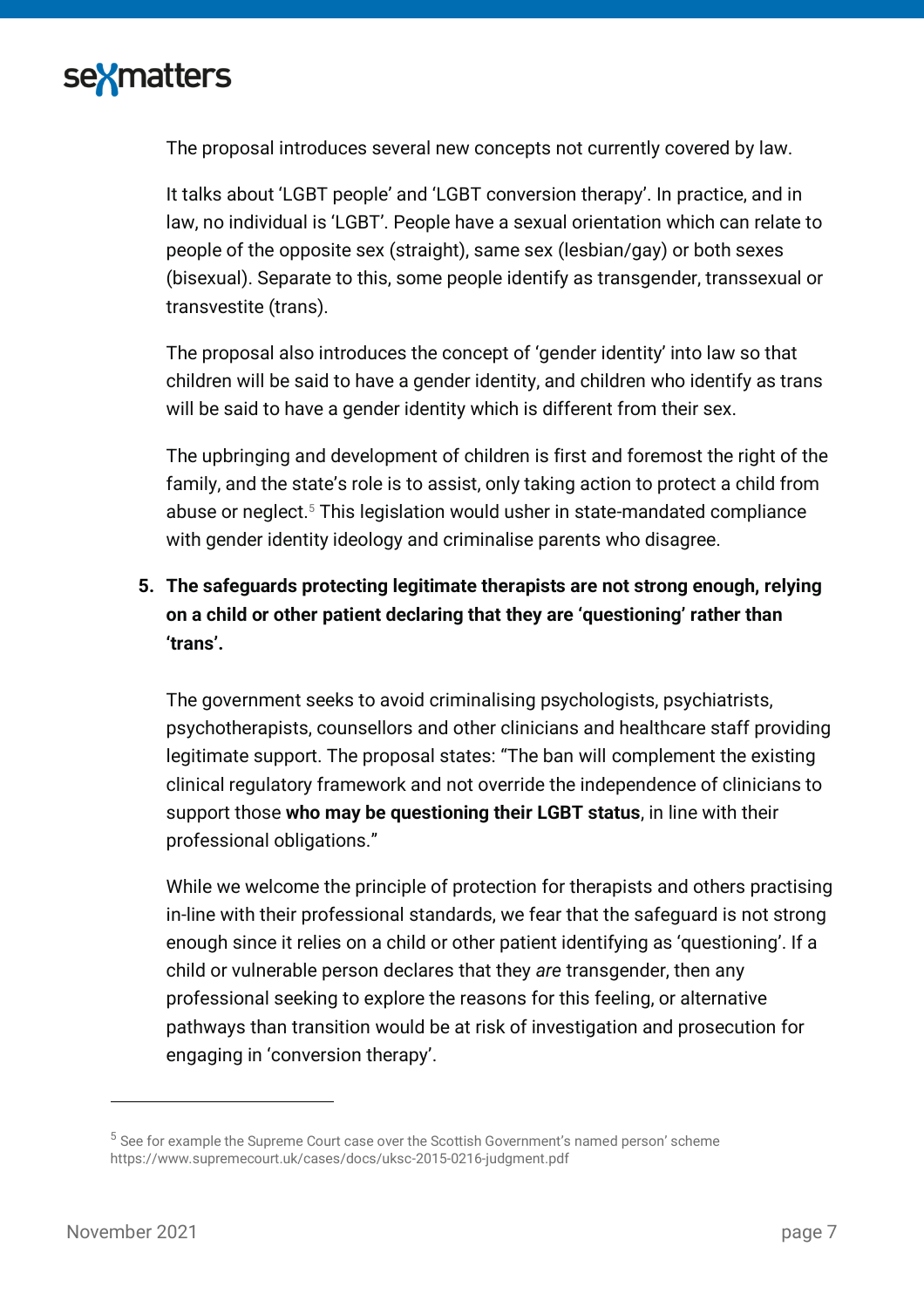### **6. The legislation would result in pressure on therapists and clinicians to put children and young people on puberty blockers and cross-sex hormones.**

The complexity of the issues, and pressures on clinicians at the NHS Gender Identity Services (GIDS) have been well documented, including through the report by Dr David Bell, and the evidence revealed in the cases of detransitioner Keira Bell and the safeguarding lead Sonia Appleby. As the judgment in the Appleby case stated:

"Some patients referred are autistic, and some come from backgrounds of neglect or abuse. Clinicians from a psychoanalytic background may want to consider whether gender dysphoria is a symptom of some other problem which merits treatment. Some clinicians are concerned that young people who might be homosexual presented as misgendered, or are unduly influenced by social media campaigning on trans identity. Others hold that in general young people should be taken at their word on identity, and allowed to make their own choices."

"External pressure from campaigners (including a group called Mermaids) and some parents made difficult clinical decisions more difficult, and in consequence there were staff who sometimes found detachment difficult. Accusations of transphobia and homophobia were made."<sup>6</sup>

In October 2019 judicial review proceedings on whether young people could validly consent to hormone treatment were brought by former GIDS patient Keira Bell. The resulting judgment was that they could not. This was later overturned by the Court of Appeal, returning decision-making power from the courts to clinicians, saying:

"Clinicians will inevitably take great care before recommending treatment to a child and be astute to ensure that the consent obtained from both child and parents is properly informed by the advantages and disadvantages of the proposed course of treatment and in the light of evolving research and understanding of the implications and long-term consequences of such treatment. Great care is needed to ensure that the

<sup>&</sup>lt;sup>6</sup> [https://assets.publishing.service.gov.uk/media/6149eb48d3bf7f05ac396f79/Ms\\_S\\_Appleby\\_\\_vs\\_\\_\\_](https://assets.publishing.service.gov.uk/media/6149eb48d3bf7f05ac396f79/Ms_S_Appleby__vs___Tavistock_and_Portman_NHS_Foundation_Trust.pdf) [Tavistock\\_and\\_Portman\\_NHS\\_Foundation\\_Trust.pdf](https://assets.publishing.service.gov.uk/media/6149eb48d3bf7f05ac396f79/Ms_S_Appleby__vs___Tavistock_and_Portman_NHS_Foundation_Trust.pdf)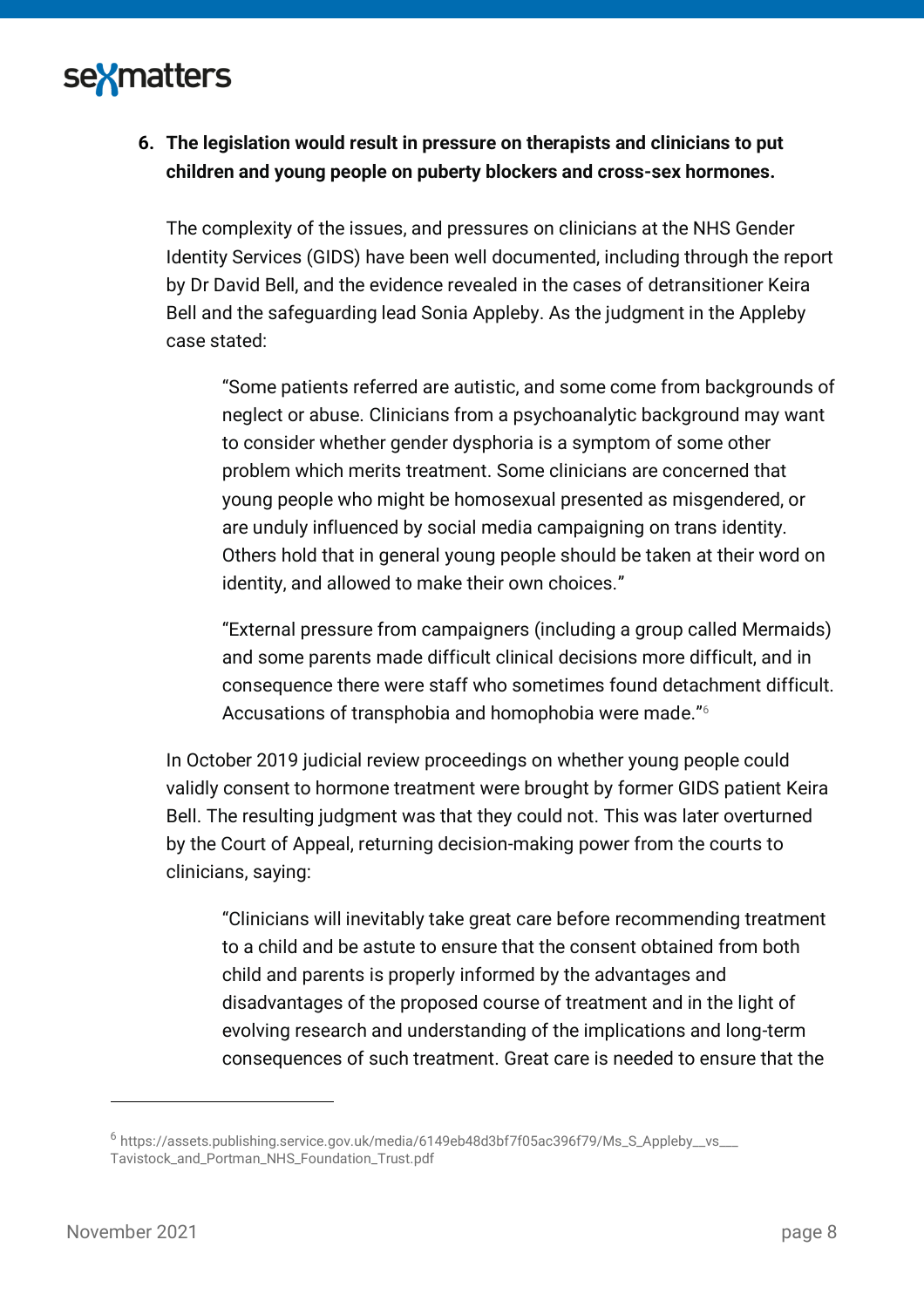

necessary consents are properly obtained."

Keira Bell has applied for permission to appeal. But in any case, it is clear that the adoption of a simplistic 'affirmation' versus 'conversion' binary into criminal and civil law would get in the way of clinicians taking care and considering other pathways than transition. Even if there are few prosecutions it will have a chilling effect on therapists, counsellors and other professionals making them less willing to take anything other than an affirmation approach.

#### **7. There is no evidence of prevalence of 'conversion therapy' in the UK, or of harm in relation to gender identity. It is being used to create a culture of fear.**

Those campaigning for this ban have used a fear-mongering approach suggesting there is an epidemic of conversion therapy across the country. In fact there is no evidence for this. The government leans on the *National LGBT Survey 2017* in which 5% of respondents said they had been offered conversion or reparative therapy (using a very wide definition) and 2% said they had undergone it. *This survey is self-selected and the findings cannot be taken as representative.*<sup>7</sup>

A nationwide survey undertaken by Stonewall, Mermaids, GIRES and the Ozanne Foundation [found only 51 individuals w](https://www.transgendertrend.com/conversion-therapy-gender-identity-survey-analysis/)ho said they had undergone any kind of 'gender identity conversion therapy' in their lifetime*.* The most common experiences were prayer and talking therapy.<sup>8</sup>

The government also commissioned researchers from Coventry University who set out to show that 'conversion therapy' in relation to gender identity is similar to religiously motivated attempts to 'pray the gay away' or to pseudoscientific therapies. Instead they included studies that considered ordinary psychological support to children as 'gender identity conversion therapy', and found no evidence of harm in the scientific literature.<sup>9</sup>

**8. The influence of public organisations such as Stonewall, Mermaids, Gendered Intelligence would be strengthened.** 

 $^7$  <https://sex-matters.org/posts/updates/is-there-evidence-of-an-urgent-epidemic-of-conversion-therapy/>

<sup>&</sup>lt;sup>8</sup> <https://www.transgendertrend.com/conversion-therapy-gender-identity-survey-analysis/>

<sup>&</sup>lt;sup>9</sup><https://sex-matters.org/wp-content/uploads/2021/11/Coventry-University-research-on-conversion-therapy.pdf>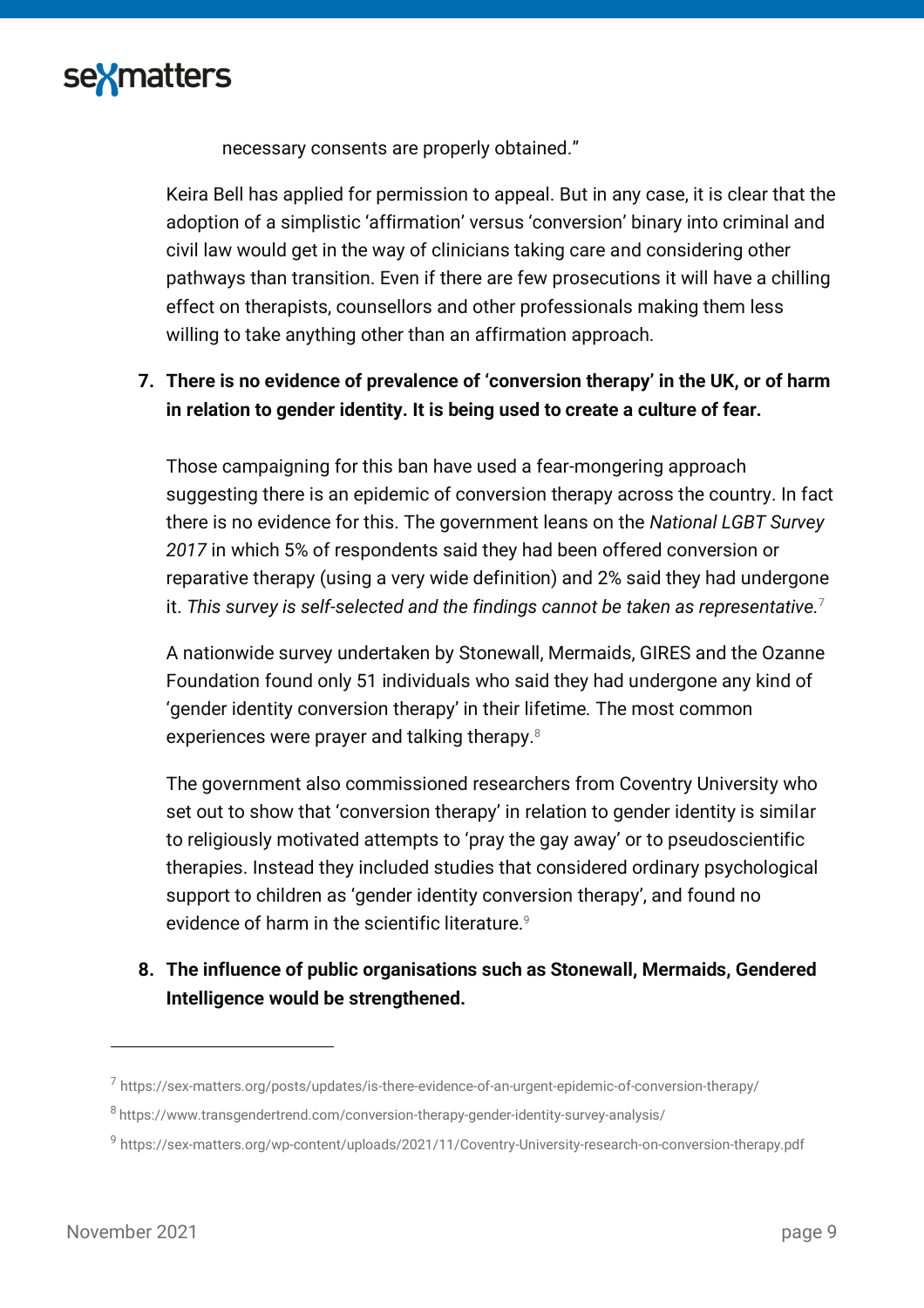

By outlawing a broadly framed definition of 'conversion therapy', the government would in practice be handing new levers of influence to organisations that promote gender ideology and encourage mental vulnerability in children, through funding, training and guidance, as well as the ability to report parents, therapists and organisations to statutory services, apply for protection orders and prevent other charities and organisations from advertising, communicating online or obtaining funding.

While the legislation may seek to protect against this, given the demonstrated capture of public organisations by Stonewall, and their existing success in using misinterpretation of the Equality Act to create a culture of fear within professions, creating a new criminal offence at their behest hoping for the best seems foolhardy.

How well-intentioned programmes can be translated into government-funded gender-ideology propaganda programmes can be seen in the previous GEO fund for countering 'homophobic, biphobic and transphobic bullying'. It led to promotion of gender ideology in schools, including statements that were not in line with government policy. Resources explicitly sought to warn schools away from using 'gender critical' sources.<sup>10</sup> A vaguely conceived and unevidenced ban on promotion of 'conversion therapy' together with commissioning of services from gender ideology organisations is likely to have a similar outcome.

#### **9. The provisions against conversion talking therapy will be used to isolate 'trans widows' from support.**

A trans widow is a woman (usually heterosexual) whose male partner or husband believes that they have a gender identity other than 'man' or who cross dresses. Often women also report having experienced that their husband or partner has autogynephilia (AGP), a sexual fetish for wearing women's clothing.

Partners and children of transitioners are some of the least heard voices. There is growing evidence that many trans widows are subject to domestic abuse and coercive control.<sup>11</sup> They must be able to access support which does not force

<sup>10</sup> <https://equaliteach.co.uk/equaliteach-statement-on-geo-and-free-to-be/> and https://womansplaceuk.org/2020/05/02/equaliteach-and-the-government-equalities-office/

<sup>11</sup> <https://committees.parliament.uk/writtenevidence/16197/pdf/>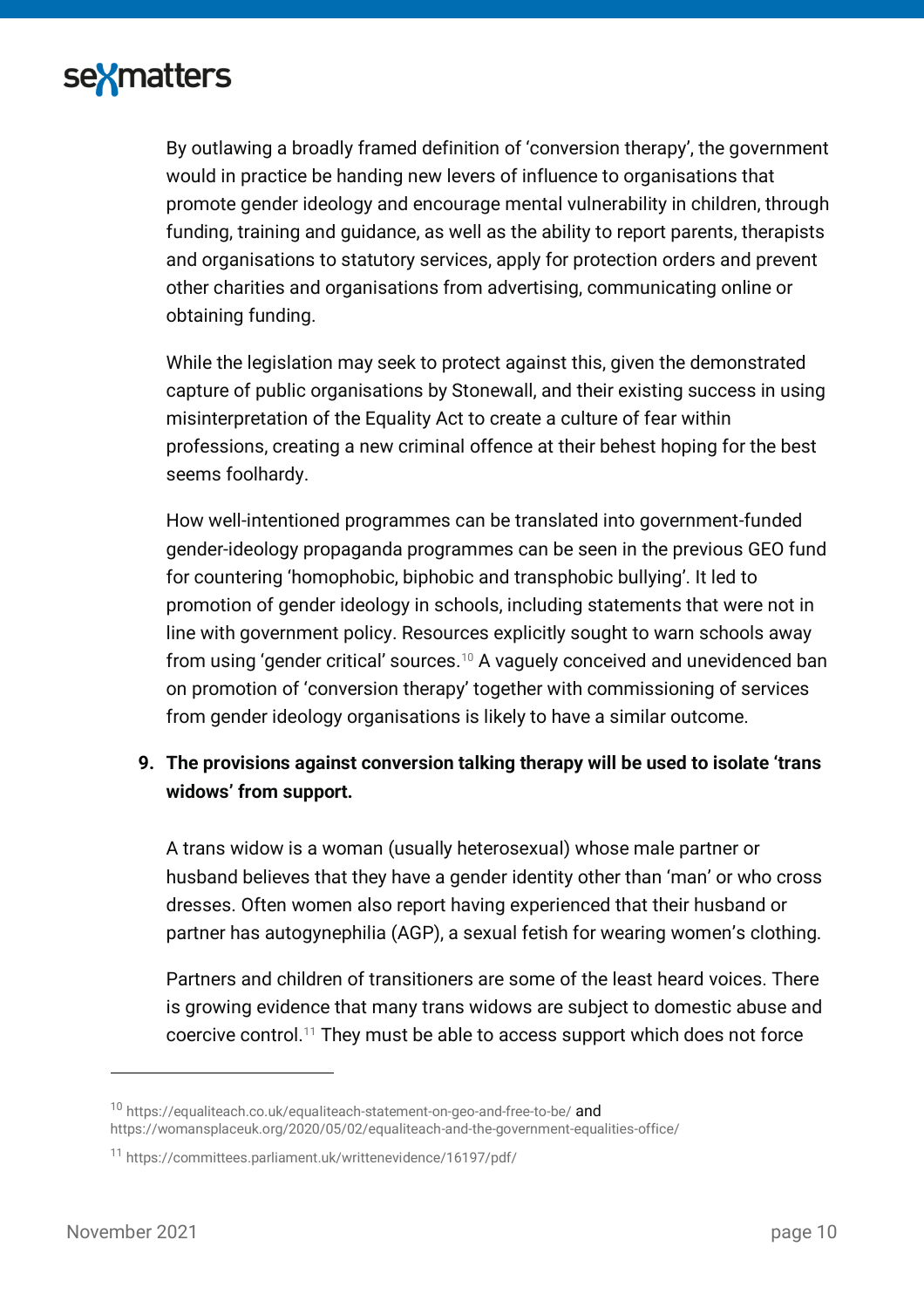

them to affirm their partner's opposite sex identity, or treat them as abusers if they do not. Any organisation or professional taking a non-affirmative approach is likely to be censured as being involved in 'conversion therapy'.

#### **10.The law would effectively remove medical gatekeeping around legal gender recognition, amounting to self-ID by the backdoor.**

Under the current Gender Recognition Act 2004, individuals seeking a Gender Recognition Certificate (GRC) are required to provide two doctors' reports attesting that they have gender dysphoria and outlining any treatment undertaken. While applications for a GRC are rarely refused, occasionally they are, and others may not reach the application stage if no doctor is found to submit the report, perhaps because they diagnose some other mental health condition.

One case which ultimately went to the High Court (M Jay v Secretary of State for Justice [2018] EWHC 2620 (Fam)) illustrates such a situation.

#### **Jay v Secretary of State for Justice**

This case concerns Jay, a father of seven and a convicted bomb-maker with a long history of contact with psychiatric services for emotionally unstable personality traits, behavioural impulsivity and maladaptive coping strategies. After cutting into his own testicle in prison Jay applied for a GRC. Several doctors declined to give a gender dysphoria diagnosis, suggesting other reasons that Jay "unwisely latch[ed] onto a change of gender role as a seemingly universal solution to both why her life had gone wrong and how it might be rectified." Jay's response to this was returning letters from the Gender Recognition Panel with scribbled notes in the margin, denigrating the panel, the process and the medical professionals involved in Jay's care, often in aggressive and profane language. Ultimately, after several failed applications, Jay took a case to the court of appeal, where the decision of the doctors and the GRC panel not to agree the legal sex change was overruled by a single judge sitting without a medical expert.

Under the Conversion Therapy Ban proposal Jay could have had the doctors who